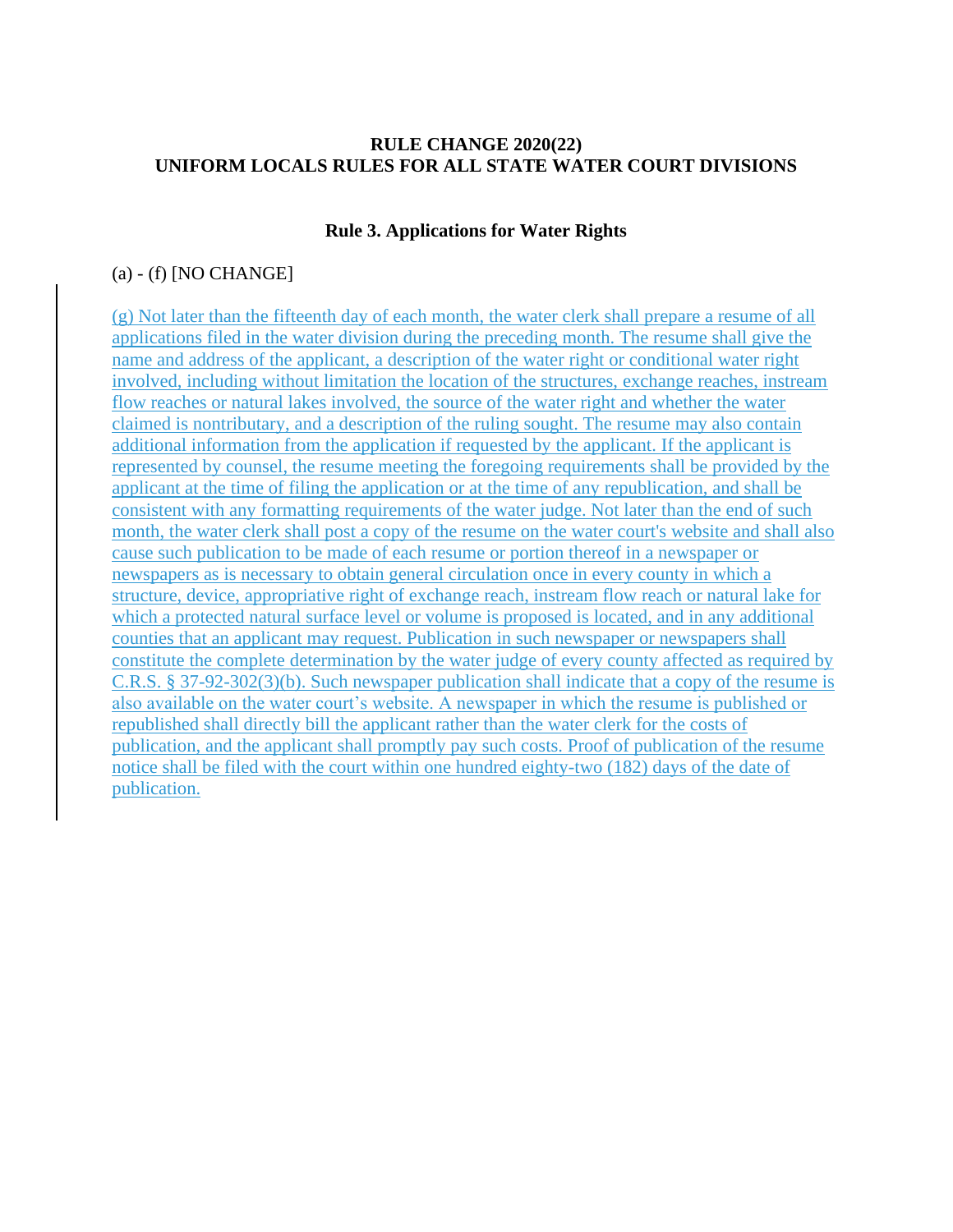#### **Rule 3. Applications for Water Rights**

## (a) - (f) [NO CHANGE]

(g) Not later than the fifteenth day of each month, the water clerk shall prepare a resume of all applications filed in the water division during the preceding month. The resume shall give the name and address of the applicant, a description of the water right or conditional water right involved, including without limitation the location of the structures, exchange reaches, instream flow reaches or natural lakes involved, the source of the water right and whether the water claimed is nontributary, and a description of the ruling sought. The resume may also contain additional information from the application if requested by the applicant. If the applicant is represented by counsel, the resume meeting the foregoing requirements shall be provided by the applicant at the time of filing the application or at the time of any republication, and shall be consistent with any formatting requirements of the water judge. Not later than the end of such month, the water clerk shall post a copy of the resume on the water court's website and shall also cause such publication to be made of each resume or portion thereof in a newspaper or newspapers as is necessary to obtain general circulation once in every county in which a structure, device, appropriative right of exchange reach, instream flow reach or natural lake for which a protected natural surface level or volume is proposed is located, and in any additional counties that an applicant may request. Publication in such newspaper or newspapers shall constitute the complete determination by the water judge of every county affected as required by C.R.S. § 37-92-302(3)(b). Such newspaper publication shall indicate that a copy of the resume is also available on the water court's website. A newspaper in which the resume is published or republished shall directly bill the applicant rather than the water clerk for the costs of publication, and the applicant shall promptly pay such costs. Proof of publication of the resume notice shall be filed with the court within one hundred eighty-two (182) days of the date of publication.